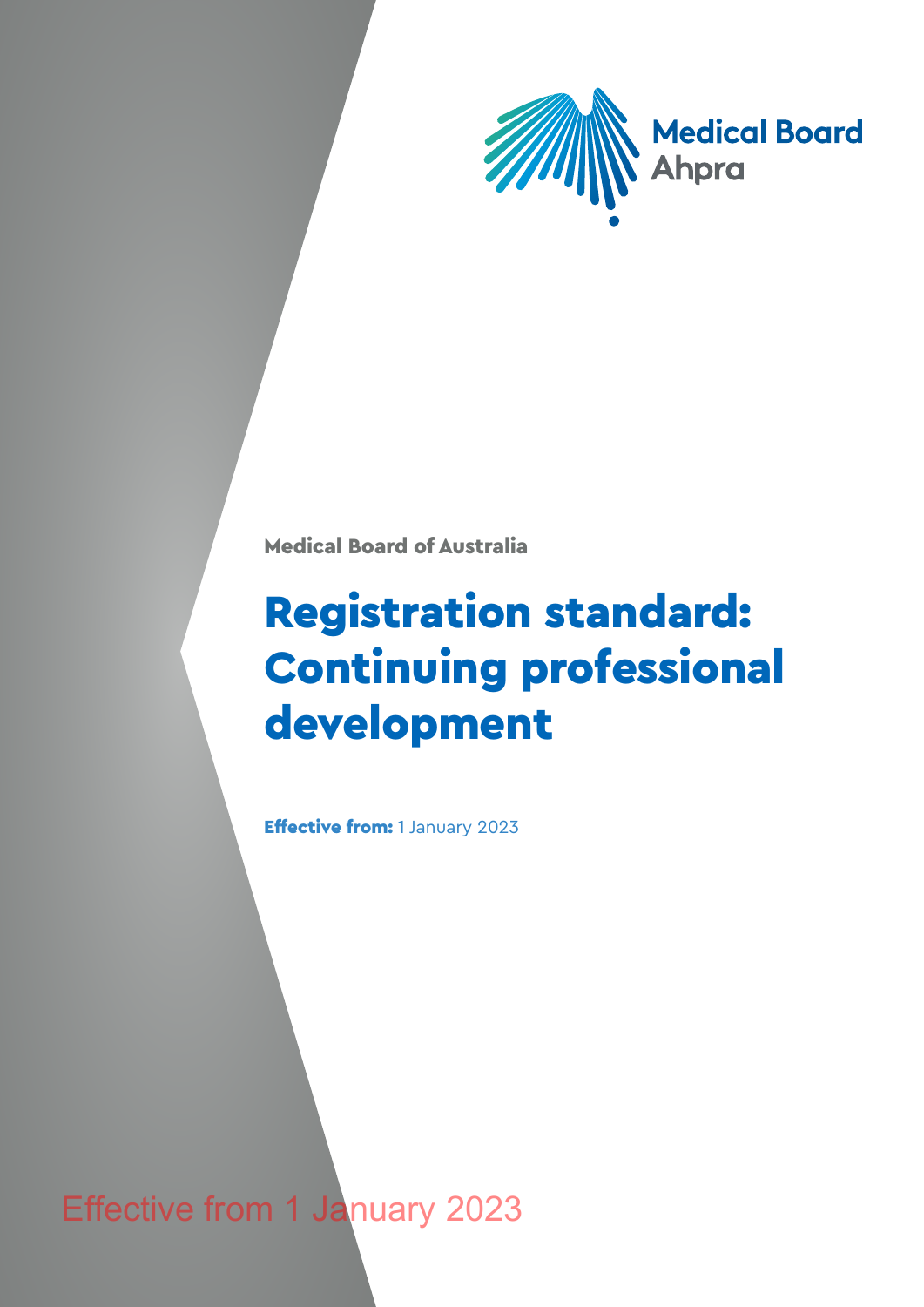### Summary

This registration standard sets out the Medical Board of Australia's (the Board) minimum requirements for continuing professional development (CPD) for medical practitioners.

Registered medical practitioners who are engaged in any form of practice are required to participate regularly in CPD that is relevant to their scope of practice to maintain professional currency, and support them to maintain, improve and broaden their knowledge, expertise and competence, and develop the personal and professional qualities required throughout their professional lives.

# Does this standard apply to me?

This standard applies to all registered medical practitioners except:

- medical students
- interns in accredited intern training programs and doctors in postgraduate year 2 positions who are participating in a structured program that leads to a certificate of completion
- medical practitioners who have limited registration in the public interest or limited registration for teaching or research (to demonstrate a procedure or participate in a workshop) and who have been granted registration for no more than four weeks
- medical practitioners who are granted an exemption or variation from this standard by their CPD home in relation to continuous absence from practice of at least six months and up to and including 12 months for parental or carer leave, serious illness or other approved circumstances
- medical practitioners with non-practising registration.

# What CPD am I required to do?

To meet this registration standard, in each calendar year you must:

- meet the requirements of a CPD program of an accredited CPD home
- develop a written annual professional development plan
- complete a minimum of 50 hours per year of CPD activities that are relevant to your scope of practice and individual professional development needs
- allocate your minimum 50 hours per year between the following types of CPD activities:
	- at least 12.5 hours (25 per cent of the minimum) in educational activities
	- at least 25 hours (50 per cent of the minimum) in activities focused on *reviewing performance* and *measuring outcomes*, with a minimum of five hours for each category, and
	- the remaining 12.5 hours (25 per cent of the minimum), and any CPD activities over the 50-hour minimum across any of these types of CPD activity.
- self-evaluate your CPD activity at the end of the year as you prepare your professional development plan for the next year
- retain records of your annual CPD activity for audit by your CPD home and the Board for three years after the end of each one-year cycle.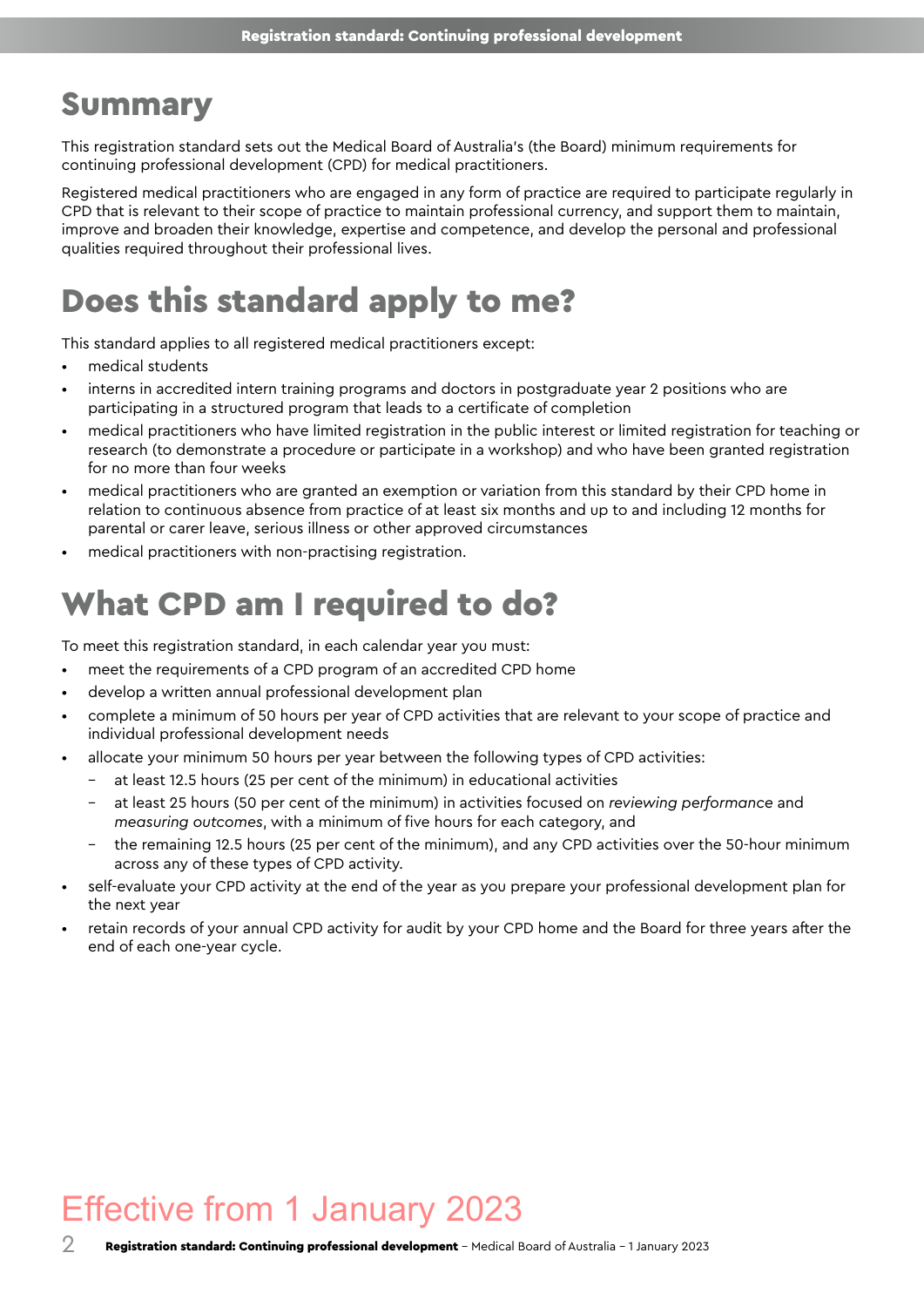# Which organisation will be my CPD home?

This will depend upon your position and/or registration type.

#### **Specialists**

Your CPD home will be an accredited CPD home of your choice that is relevant to your specialty or scope of practice.

#### Specialist trainees

Your CPD home will be the accredited specialist medical college for your training position. You will meet the CPD requirements by participating in an accredited specialist training program.

#### Specialist international medical graduates under assessment

Your CPD home will be the accredited specialist medical college undertaking your assessment.

#### All other medical practitioners

Your CPD home will be an accredited CPD home of your choice that is relevant to your scope of practice.

#### Practitioners with more than one specialty or scope of practice

Practitioners are required to meet the CPD registration standard in each of their specialties and/or scopes of practice.

Where possible, practitioners will be able to complete their CPD within a single CPD home that covers all their specialties/scopes of practice.

However, where this is not possible, practitioners with more than one specialty/scope of practice may need to complete more than one program, noting that individual CPD activities may count towards the CPD requirements for more than one specialty or scope of practice.

Note: The number of hours and type of activities that practitioners with more than one specialty and/or scope of practice are required to complete will depend on their individual circumstances. Some might be able to meet the CPD registration standard in each specialty by completing a total of 50 hours of CPD if all their CPD homes agree that the completed CPD meets their CPD home's requirements.

However, others may be required to complete additional hours of CPD to meet the requirements of each of their CPD homes. Where specialties and/or scopes of practice are very different, practitioners may need to complete the entire CPD prescribed for each specialty and/or scope of practice.

# How does CPD affect my medical registration?

#### When you apply for registration

When you apply for medical registration in Australia for the first time you are required to provide details of your proposed CPD home/s.

#### At renewal of registration

When you apply to renew your registration, you are required to:

- provide details of your CPD home/s, and
- declare whether you have complied with this standard and the requirements of the CPD home.

#### During the registration period

During your registration period, your compliance with this standard will be reported to the Board by your CPD home and may be audited by the Board from time to time.

# Effective from 1 January 2023

 $\overline{3}$  Registration standard: Continuing professional development - Medical Board of Australia - 1 January 2023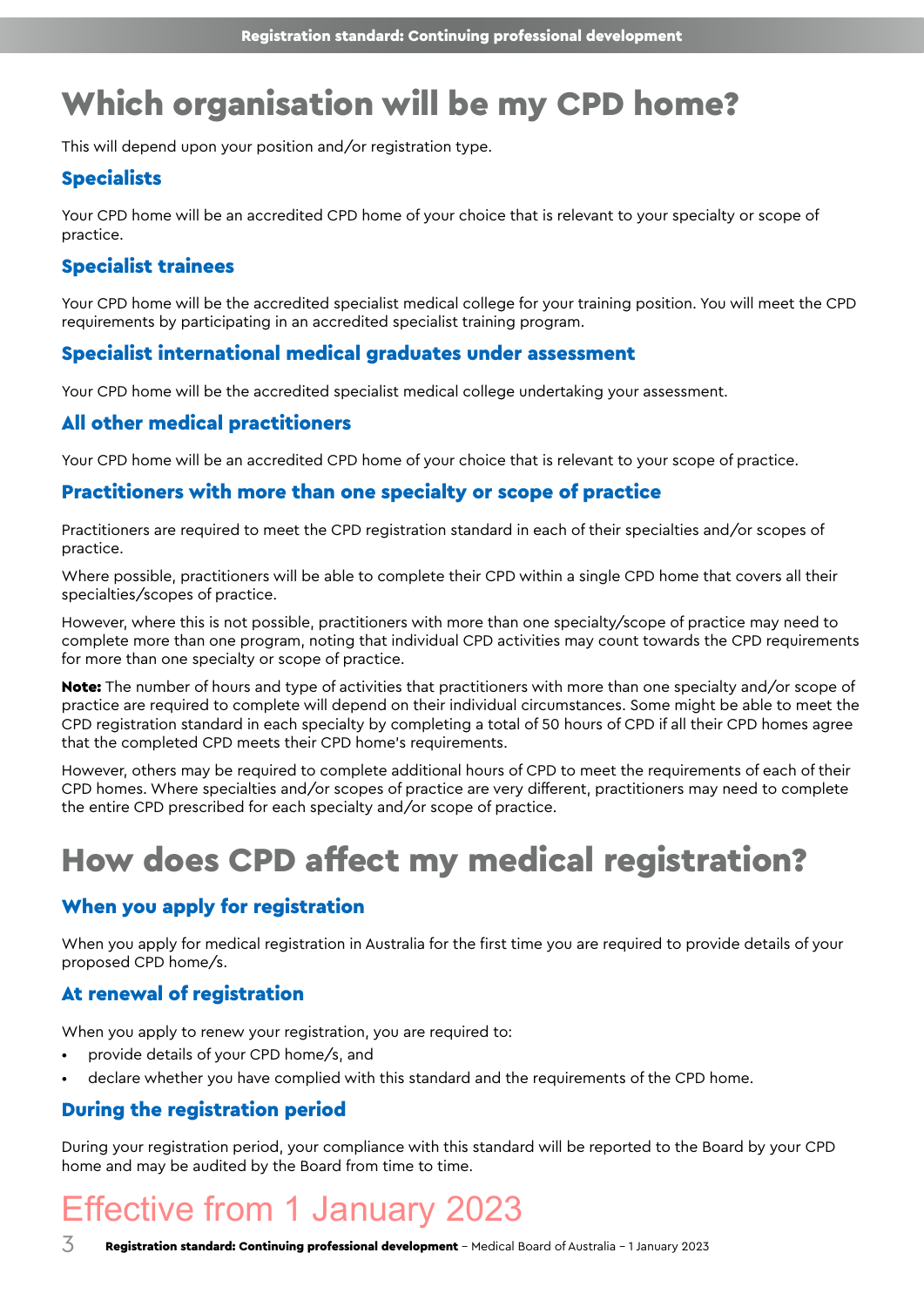### What happens if I don't meet this standard?

The National Law establishes possible consequences if you don't meet this standard, including that:

- the Board can impose a condition or conditions on your registration or can refuse your application for registration or renewal of registration, if you don't meet a requirement in an approved registration standard for the profession (sections 82, 83 and 112 of the National Law)
- a failure to undertake the CPD required by this standard is not an offence but may be behaviour for which health, conduct or performance action may be taken by the Board (section 128 of the National Law), and
- registration standards, codes or guidelines may be used in disciplinary proceedings against you as evidence of what constitutes appropriate practice or conduct for health professionals (section 41 of the National Law).

# More information

More information about accredited CPD homes, guidance on acceptable CPD activities and requirements for CPD records may be issued by the Board from time to time.

# Authority

This registration standard was approved by the Ministerial Council for the National Registration and Accreditation Scheme (the National Scheme) on 18 July 2021 and will come into effect on 1 January 2023.

Registration standards are developed under section 38 of the National Law and are subject to wide-ranging consultation.

# **Definitions**

**Continuing professional development (CPD)** is the means by which members of the profession maintain, improve and broaden their knowledge, expertise and competence, and develop the personal and professional qualities required throughout their professional lives.

CPD activities comprise educational activities, reviewing performance activities and measuring outcomes activities. These three types of activities are required by the Board.

A CPD home is an organisation that is accredited by the Board's accreditation authority, the Australian Medical Council, to provide a CPD program for medical practitioners. This organisation may be an education provider, another organisation with primary educational purpose or an organisation with a primary purpose other than education.

A **CPD program** includes details of the CPD activities needed to meet the program and Board requirements; resources and/or activities to support completion of the program requirements; a system for participants to document their professional development plan, self-evaluation and CPD activities, and to store evidence of their participation; processes for assessing and crediting activities; and processes for monitoring compliance, auditing activity and taking appropriate action for failure to meet the program requirements.

CPD programs can be a points-based program if the activities can be translated to hours for the purpose of the practitioner meeting this standard and for auditing activities.

CPD programs can be longer than one year (such as trienniums) provided they include annual requirements that meet the Board's standard.

**Doctors in postgraduate year 2 positions** are registered medical practitioners in the second year of practice following graduation as a doctor, also known as PGY2.

An **education provider** is an organisation that is accredited to provide approved programs of study that lead to registration as a medical practitioner.

National Law means the Health Practitioner Regulation National Law, as in force in each state and territory.